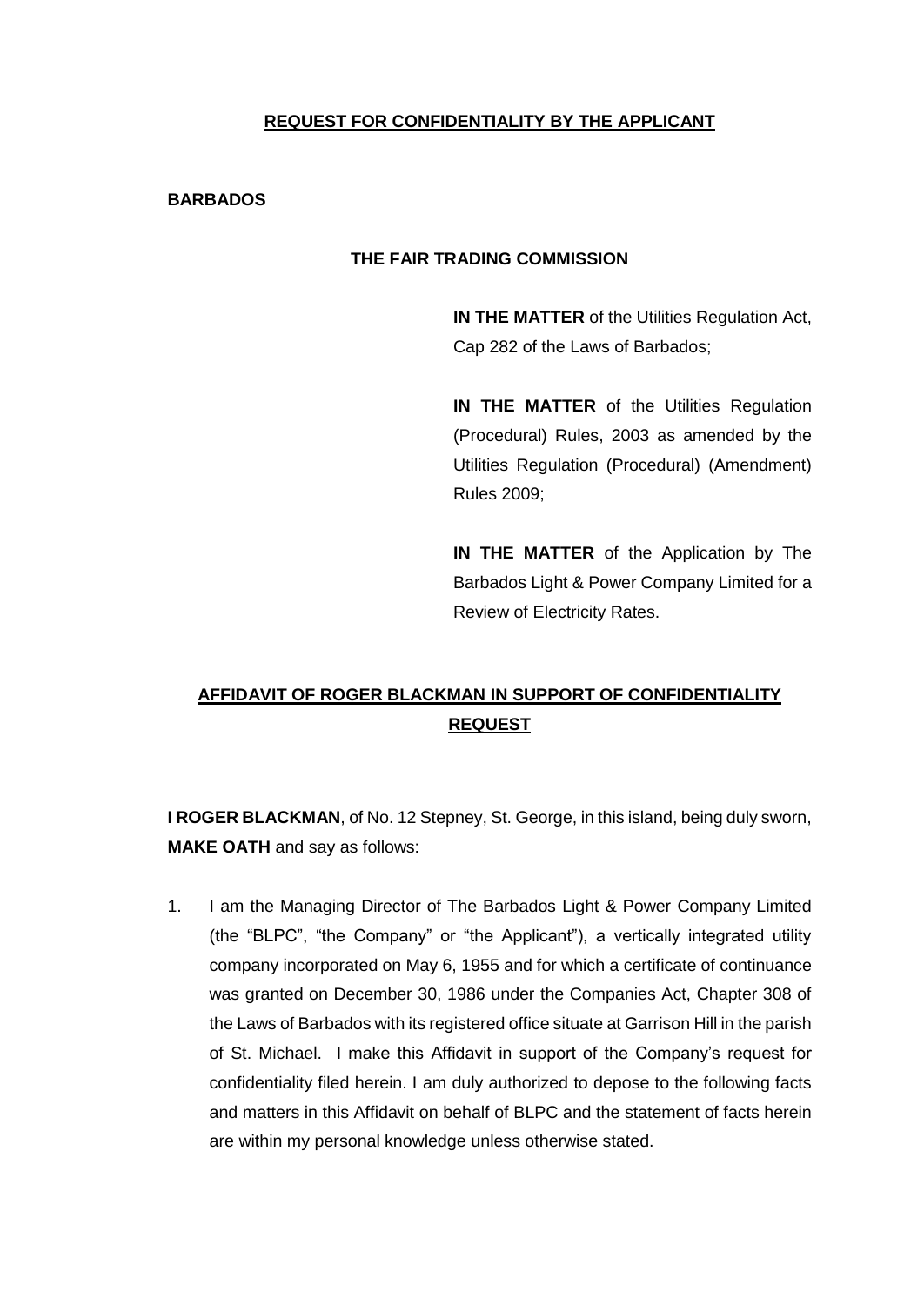- 2. The documents for which confidentiality is claimed relate to the Applicant's proposed new operational licences, System Expansion Plan and Five Year Investment Plan and are filed with Company's Application for a review and adjustment of electricity rates are confidential because:
	- a. The documents contain information involving security of the grid, financial, technical and commercially sensitive information. In relation to the draft licences these contain the terms and conditions under which the Applicant will be operating in the new market structure proposed by the Ministry of Energy, Small Business and Entrepreneurship (MESBE). The information contained in the Licences is not currently freely available in the public domain.
	- b. In relation to the System Expansion and Five Year Investment Plan, such information could be used to the competitive advantage of other concerned parties, and release of such information could prejudice the Applicant and cause irreparable harm.
	- c. The information contained in these documents is commercially sensitive and of necessity is customarily not made available to the public or placed in the public domain.
- 3. Further, to the best of the Applicant's knowledge information and belief holding the Applicant's proposed new operational licences, System Expansion Plan and Five Year Investment Plan in confidence:
	- a. will not prevent either the Commission or any intervenors from fully participating the proceedings and discharging their responsibilities under the Utilities Regulation Act, Cap 282;
	- b. neither will it impinge on any public interest which requires disclosure of the said information.
- 4. In relation to the System Expansion Plan and the Five Year Investment Plan, the Applicant believes that public disclosure will cause the Applicant direct and indirect harm due to the reasons listed in paragraph 2 a, b, and c. Such harm